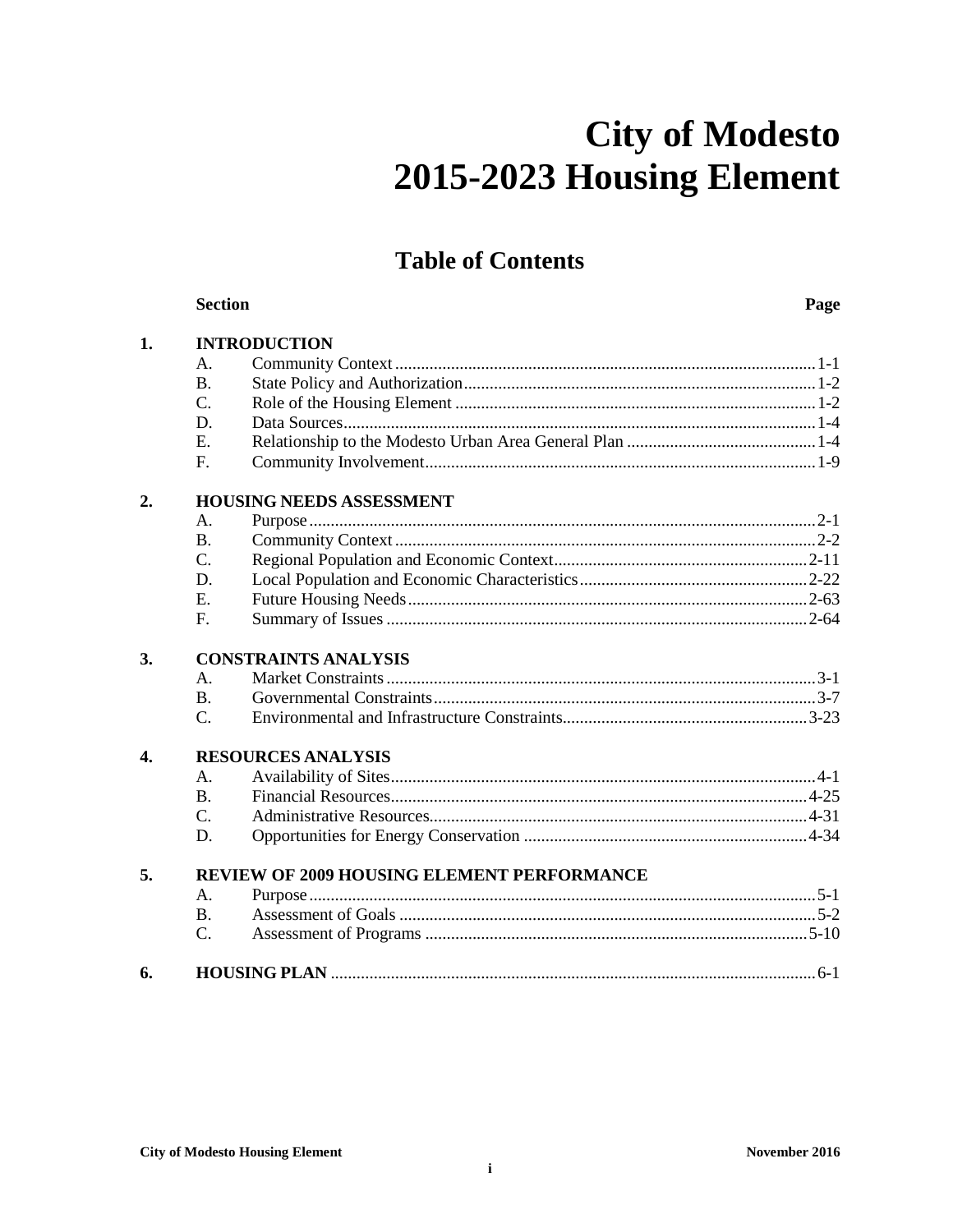### **APPENDICES**

| Infill Examples in the R-2 and R-3 Zones                           |
|--------------------------------------------------------------------|
| Examples of Denser Development on Smaller Lots                     |
| Rental Prices and Affordability Levels of Multiple-Unit Properties |
| Affordable Housing Funded or Entitled Since 2009                   |
| <b>Interested Parties</b>                                          |
| Comments on the Housing Element Update                             |
| Vacant and Underdeveloped R-1 Sites                                |
| Vacant and Underutilized R-2 Sites                                 |
| Vacant and Underutilized R-3 Sites                                 |
| Specific Plan Developable Acreage                                  |
| Sample Vacant and Underutilized Downtown Sites                     |
|                                                                    |

### **TABLES**

#### **Table Page**

a ka

| $1-1$    |                                                                                      |  |
|----------|--------------------------------------------------------------------------------------|--|
| $2 - 1$  |                                                                                      |  |
| $2 - 2$  | Median Home Values for Selected Bay Area Counties and Stanislaus County2-8           |  |
| $2 - 3$  |                                                                                      |  |
| $2 - 4$  |                                                                                      |  |
| $2 - 5$  | 2013 Household Incomes: California, San Joaquin Valley, and Modesto 2-13             |  |
| $2 - 6$  |                                                                                      |  |
| $2 - 7$  | Median Household Income in Bay Area Counties Compared to Stanislaus County, 20152-14 |  |
| $2 - 8$  |                                                                                      |  |
| $2-9$    |                                                                                      |  |
| $2 - 10$ |                                                                                      |  |
| $2 - 11$ | Expected Population Growth in Selected Cities and Counties,                          |  |
|          |                                                                                      |  |
| $2 - 12$ |                                                                                      |  |
| $2 - 13$ |                                                                                      |  |
| $2 - 14$ |                                                                                      |  |
| $2 - 15$ |                                                                                      |  |
| $2 - 16$ |                                                                                      |  |
| $2 - 17$ |                                                                                      |  |
| $2 - 18$ |                                                                                      |  |
| $2-19$   |                                                                                      |  |
| $2 - 20$ | 2013 Housing Cost as Percentage of Household Income, Owner-Occupied Units2-28        |  |
| $2 - 21$ | 2013 Housing Cost as a Percentage of Household Income, Renter-Occupied Units2-29     |  |
| $2 - 22$ |                                                                                      |  |
| $2 - 23$ |                                                                                      |  |
| $2 - 24$ |                                                                                      |  |
| $2 - 25$ |                                                                                      |  |
| $2 - 26$ |                                                                                      |  |
| $2 - 27$ |                                                                                      |  |
| $2 - 28$ |                                                                                      |  |
| $2 - 29$ |                                                                                      |  |
| $2 - 30$ |                                                                                      |  |
| $2 - 31$ |                                                                                      |  |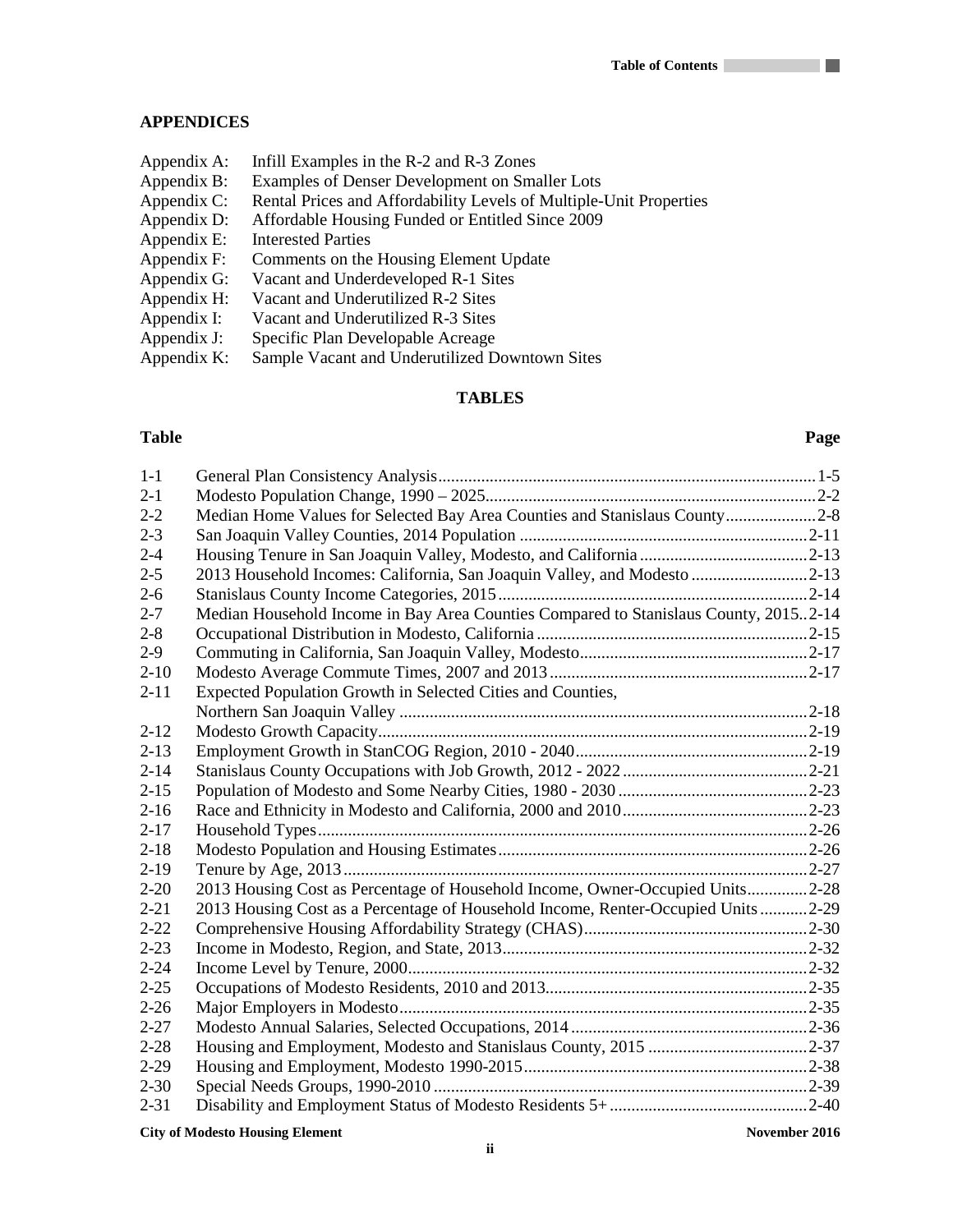### **TABLES (cont'd)**

#### **Table Page**

a pr

| $2 - 32$ |                                                                                        |
|----------|----------------------------------------------------------------------------------------|
| $2 - 33$ |                                                                                        |
| $2 - 34$ |                                                                                        |
| $2 - 35$ |                                                                                        |
| $2 - 36$ |                                                                                        |
| $2 - 37$ |                                                                                        |
| $2 - 38$ |                                                                                        |
| $2 - 39$ |                                                                                        |
| $2 - 40$ |                                                                                        |
| $2 - 41$ |                                                                                        |
| $2 - 42$ |                                                                                        |
| $2 - 43$ |                                                                                        |
| $2 - 44$ |                                                                                        |
| $2 - 45$ |                                                                                        |
| $2 - 46$ |                                                                                        |
| $2 - 47$ |                                                                                        |
| $2 - 48$ |                                                                                        |
| $2-49$   |                                                                                        |
| $2 - 50$ | Percent Change in Owner and Renter Costs as a Percentage of Household Income 2-62      |
| $3-1$    | Disposition of House Loans in the Modesto Metropolitan Area                            |
|          |                                                                                        |
| $3-2$    |                                                                                        |
| $3 - 3$  |                                                                                        |
| $3-4$    |                                                                                        |
| $3 - 5$  |                                                                                        |
| $3-6$    |                                                                                        |
| $3 - 7$  |                                                                                        |
| $3 - 8$  |                                                                                        |
| $3-9$    | Development Fees as a Proportion of Total Residential Development Cost (June 2015)3-20 |
| $4 - 1$  |                                                                                        |
| $4 - 2$  |                                                                                        |
| $4 - 3$  |                                                                                        |
| $4 - 4$  | 2015 Fair Market Rent and Available Market Rate Rentals in Modesto  4-4                |
| $4 - 5$  | Monthly Affordable Gross Rent by Income Group, Compared to Table 4-4 Listings 4-4      |
| $4 - 6$  |                                                                                        |
| $4 - 7$  | Affordable Housing Built Between January 2014 and June 2015 4-5                        |
| $4 - 8$  |                                                                                        |
| $4 - 9$  |                                                                                        |
| $4 - 10$ | Total Sites Inventory Compared to Share of Regional Housing Needs4-16                  |
| $4 - 11$ |                                                                                        |
| $5-1$    |                                                                                        |